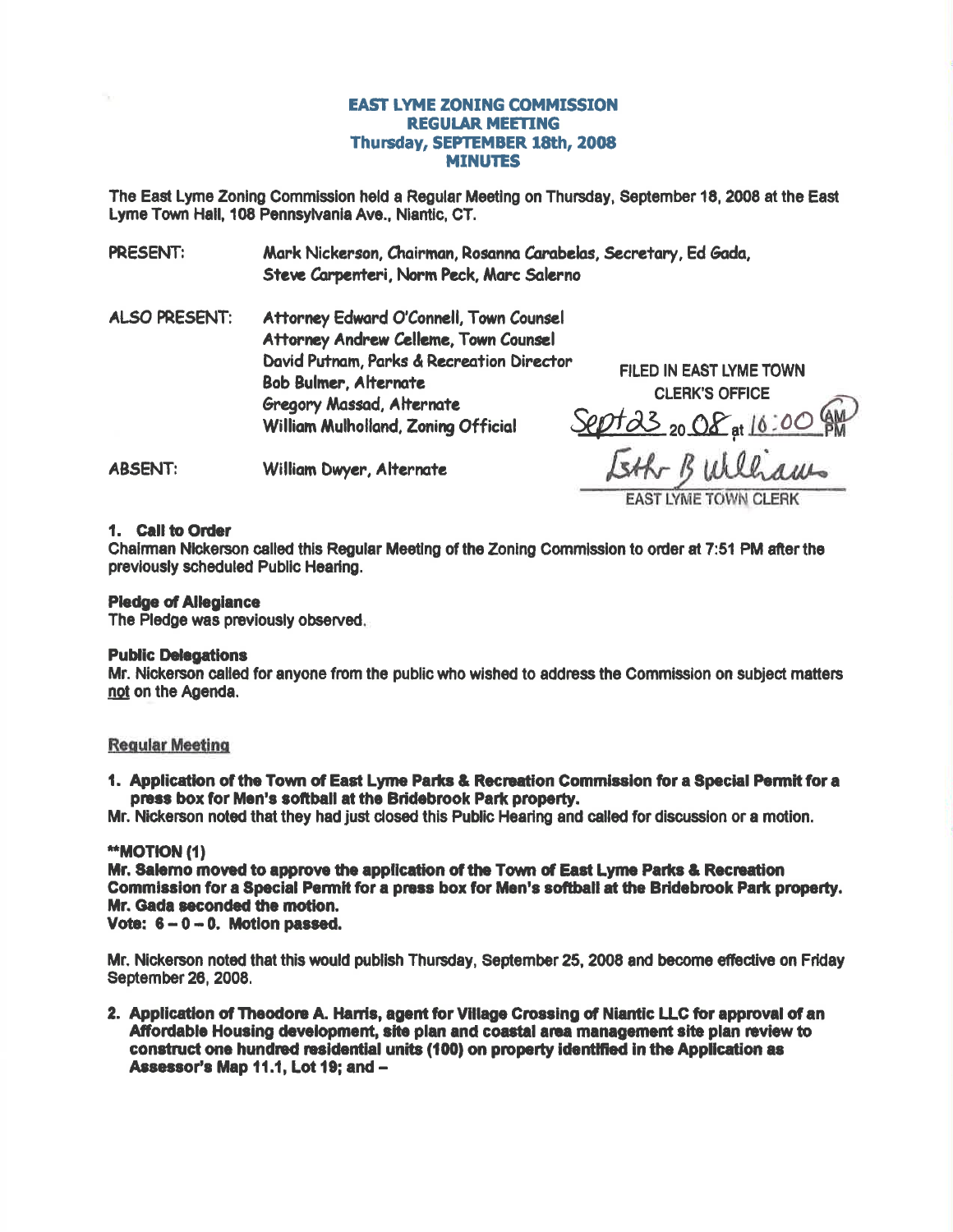3. Application of Theodore A. Harris, agent for Village Crossing of Niantic LLC to re-zone from its existing zoning designation (RU-40 Residential) to Affordable Housing for property identified in the Application as Assessor's Map 11.1, Lot 19.

Mr. Peck recused himself and was seated in the audience for this discussion and Mr. Nickerson seated Mr. Massad, Alternate at the table.

Mr. Nickerson said that they have Town Counsel present this evening to guide them and for them to provide them with some input on the direction that they might wish to go. Prior to this discussion he asked the members if they were all familiar with and up to speed on the record of the hearings. The Commissioners all answered to the affirmative.

Ms. Carabelas said that all of her concerns are with safety – the cul-de-sac of the neighborhood there and the children playing in the street and no sidewalks as well as the slght line at the intersecilion of Rte. 156 and Park Place.

Mr. Salemo edded that Part Place ls a narow road and that there is only one way in and out of the proposed development onto Park Place and that he sees no evidence that Park Place can be widened.

Ms. Carabelas said that she also sees an issue with the residents living there, themselves as the elderly are proposed for living in the very back on the hill and the emergency vehicles would have to get there if there were any problems.

Mr. Gada said that this project has also been looked at from the other side in terms of providing egress and that it has been found that due to the topography that there is no way to do that.

Mr. Carpenteri said that he has the same concems with the safety, the kids and the sight lines.

Mr. Nickerson said that they have a small cul-de-sac neighborhood of 18 homes with a tough intersection and they would be going from 18 families to approximately 110 families with no road improvements. He said that he does not think that they are building this in the appropriate area of Town and that it begs safety issues. There ls not enough staging erea for emergency vehldes and while there are appropriate uses for that land, this is not one of them.

Ms. Carabelas said that she also thought that the neighbors could possibly be flooded worse during storms from this development.

Mr. Salemo said that while the project itself might have some merit that safety seems to be the issue.

Mr. Nickerson suggested that Town Attorney has some direction in which to formulate some draft motions for their next meeting of the Commission on October 2, 2008.

Attomey O'Connell suggested that they should be prepared to conslder if 'reasonable changes'could be made to make this viable as that is part of the Affordable Housing charge.

Mr. Nickerson sald that modificatlons would most probably mwe the numbers downward.

Attorney O'Connell suggested that they could leave that section blank and that they can think about it and fill it in at the meeting.

Mr. Nickerson suggested that it could be changed to all elderly as that would probably generate less vehicles and traffic.

Mr. Massad asked Attomey O'Connsllwhat a reasonable change/accommodation would be. Attomey O'Connell said that he would not go there as he cannot participate in their process.

Ms. Carabelas asked if they would have to present an option.

Mr. Mulholland suggested that they should entertain that process.

Mr. Massad retumed to the audlenoe and Mr. Peckwas seated at the table.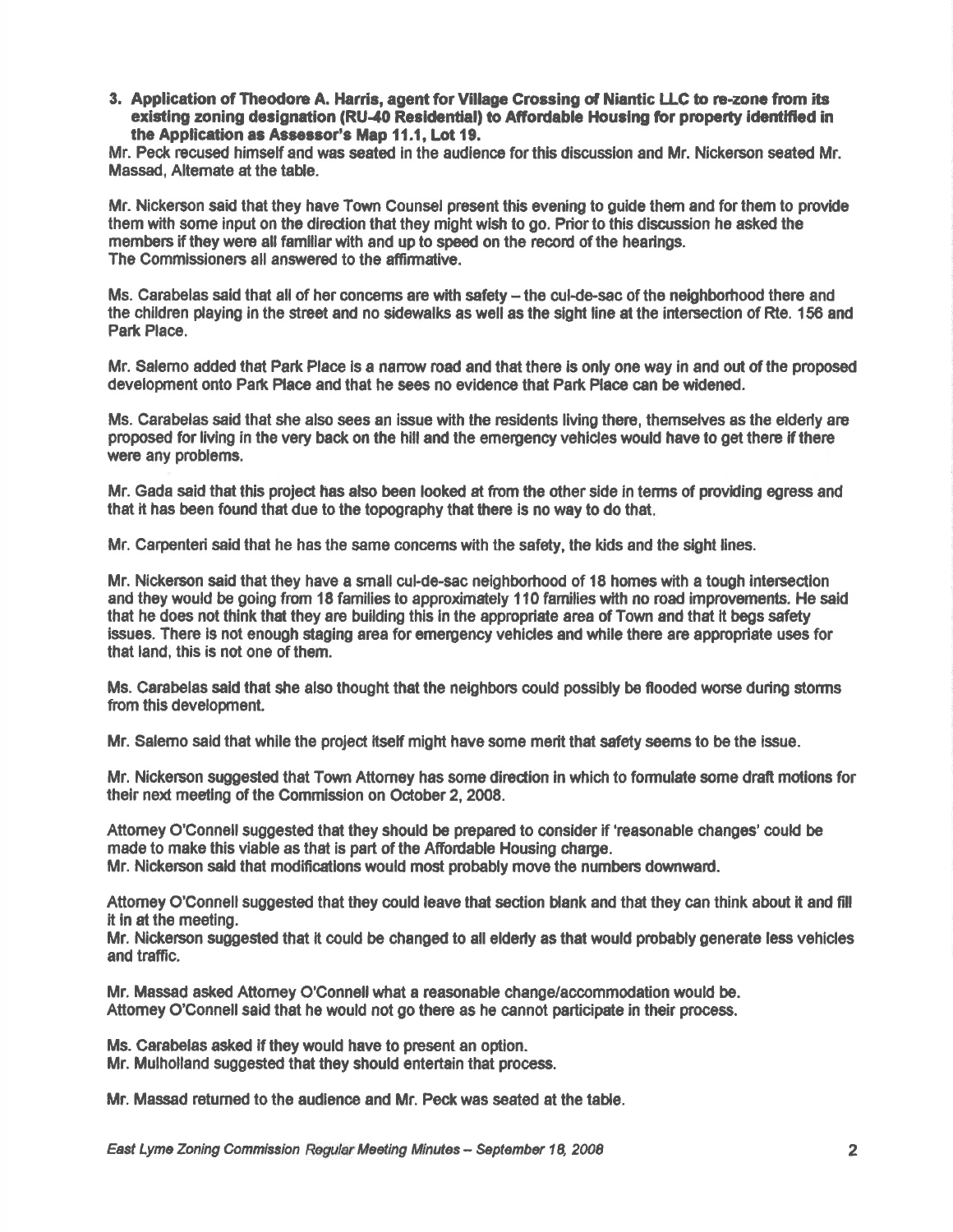#### 4. Approval of Minutes - September 4, 2008 - Public Hearing I Minutes, Public Hearing II Minutes, Public Hearing lll Minutes and Regular Meeting Minutes

Mr. Nickerson called fordiscussion on, or corectionsto the Commission's Public Hearing l, ll and lll Meeting Minutes of September 4, 2008.

# \*\*MOTION (2)

Mr. Carpenteri moved to approve the September 4, 2008 Public Hearing I, ll and lll Minutes of the Commission as presented.

Mr. Salemo seconded the motion.

Vote:  $6 - 0 - 0$ . Motion passed.

Mf. Nickerson called for discussion on, or conec{ions to the Regular Meeting Minutes of September 4, 2008 of the Commission.

#### \*\*MOTION (3)

Mr. Garpenteri moved to apprcve the Regular Meeting Minutes of \$eptember 4, 2008 of the Commission as presented. Mr. Salemo seconded the motion. Vote:  $6 - 0 - 0$ . Motion passed.

# Old Business

# 1. Stormwater

Mr. Mulholland said that es soon as Planning is done with this that it would move over to Zoning where they will format it for their regulations.

2. Subcommittee - Niantic Village - CB Zones (Mark Nickerson, Marc Salerno & Norm Peck) Mr. Mulholland reported that they have started drafting some things here on mixed use and multi-family and that he will start asking them for direction on the mixed use issue.

Mr. Nickerson noted that some of the next meetings should afford them some time to work on this and to move it forward.

# 3. Subcommittee – Adult Uses (Rosanna Carabelas)

Ms. Carabelas reported that she met with Attomey O'Connell and that he went through the infomation thet she had and suggested that they might want to be specific in naming an area of the Town for this type of use. She said that she does not feel that this is necessary but would welcome their input. She said that the other comment that he had was with respect to the section on odinances where the Board of Selectmen is cited - it needs to say what the Board of Seledmen finds. She thought that she might sit down with Ms. Hardy, their Ex-Officio from the Board of Selectman and discuss that further.

Mr. Peck said that he had some comments on the draftthat she had given them at the last meeting. ln the first paragraph on distance requirements - if they go to Sec. 20.20.3 of the regulations it describes the method to measure that distance. He said that he thinks that it should be done in the same way here fro consistency. Also, in the fourth paragraph the woding is unclear - it should state the CB zone.

Mr. Nickerson said that he thought that they would have to say where it could go. Mr. Mulholland said that one Town put it in the back of an industrial park somewhere.

After further discussion, the Commissioners felt that Light Industrial would perhaps be the area for it. They agreed to take a ride out to review the light industrial areas and come back with their ideas. Mr. Peck said that he thought that it would be a waste to put it in the Ll and that they should do it as CA. Mr. Salemo said that his concem about the CA is with visibility and that they could put evergreens in front to hide it and satisfy the visibility clause.